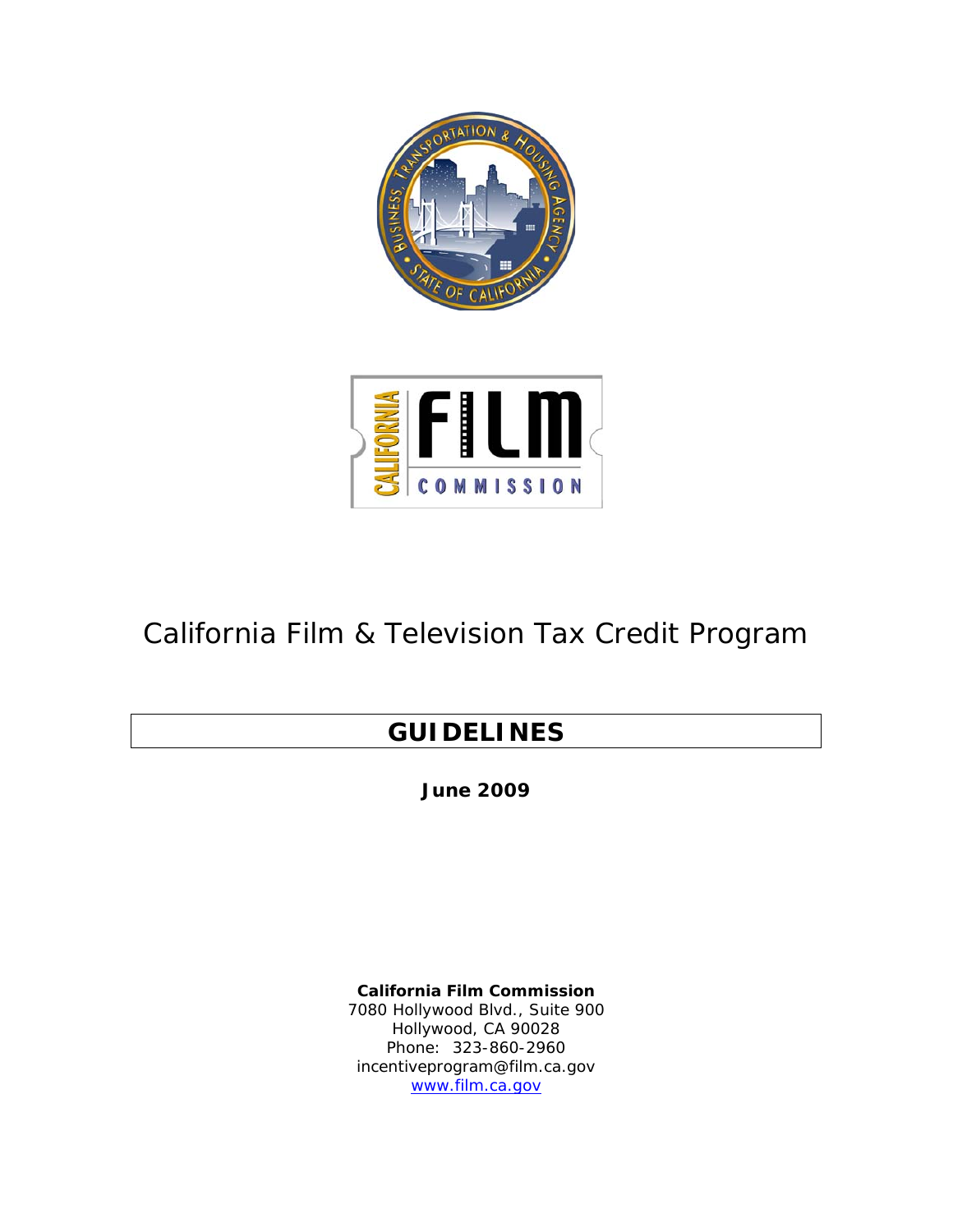# TABLE OF CONTENTS

| <b>Section</b> |                                                        | Page           |
|----------------|--------------------------------------------------------|----------------|
| $\mathbf{I}$ . | Introduction                                           | $\overline{2}$ |
| Ш.             | <b>Program Funding and Project Eligibility</b>         | $2 - 4$        |
| III.           | <b>Qualified and Non-Qualified Expenditures</b>        | $4 - 5$        |
| IV.            | <b>Budget and Calendar Requirements/Parameters</b>     | $5-6$          |
| V.             | The Application Process and The Queue                  | $6 - 8$        |
| VI.            | <b>Issuance of Tax Credit Allocation Letter</b>        | 9              |
| VII.           | <b>Approved Applicant Responsibilities</b>             | 9              |
|                | VIII. Process for obtaining the Tax Credit Certificate | $9 - 11$       |
| IX.            | Approval/Disapproval of Tax Credit Allocation          | 11             |
| Х.             | Screen Credit and Required Marketing Materials         | 11             |
| XI.            | Confidentiality                                        | 11             |
| XII.           | <b>Definitions</b>                                     | $12 - 16$      |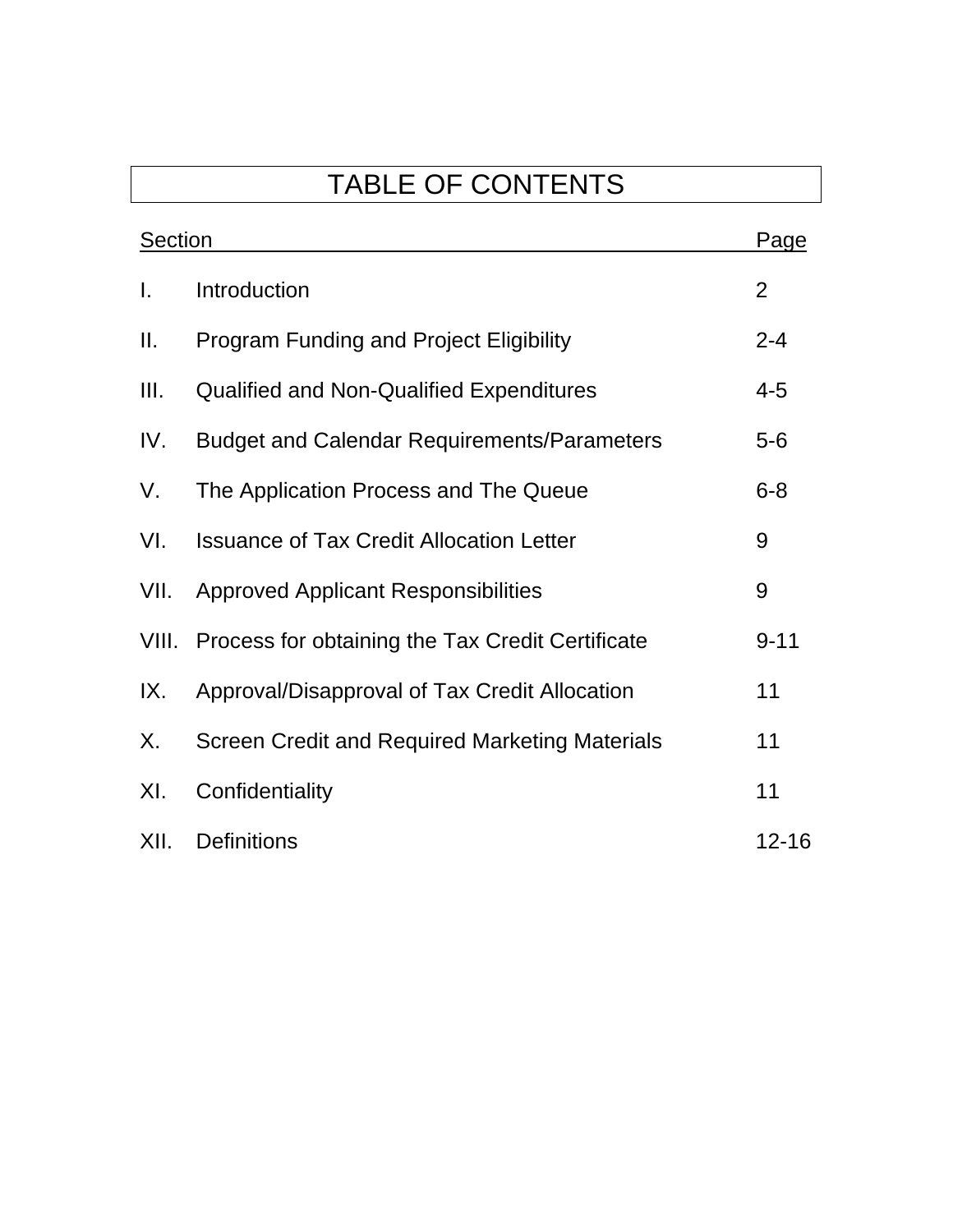### **I. Introduction**

These guidelines have been prepared to assist Production Companies and taxpayers in utilizing the California Film & Television Tax Credit Program. The material below contains the statutory (SBX3-15, Chapter 10*)* and regulatory (Regulations) requirements in a more readable, organized format. It does not contain any new or additional statutory or regulatory requirements, but may add clarity to certain provisions. Applicants should read and understand the requirements of SBX3-15 and the Regulations and are also strongly advised to consult with their legal and financial advisors prior to submitting an application.

These guidelines contain terms whose meanings are defined in Section XII. The defined terms will appear in **bold** and "quotations," and the Applicant is encouraged to refer to the definitions section as needed.

#### **II. Program Funding and Project Eligibility**

- A. The California Film Commission (CFC) provides tax credits based on **"Qualified Expenditures"** for qualified productions that are produced in California. Initiated by Governor Arnold Schwarzenegger and approved by the State Legislature in February 2009, the \$500 million program will commence on July 1, 2009.
- B. The California Film Commission has the authority to allocate \$100 million dollars of tax credits each fiscal year through (and including) the 2013/14 fiscal year. Up to \$10 million of the tax credits will be reserved for Independent productions each fiscal year and more funds may be available for Independent productions from the non-Independent fund allocation. The California fiscal year begins July 1 and ends June 30 of the following year.
- C. To apply for the California Film & Television Tax Credit Program, a film or television project must be one of the following:
	- 1. A **"Feature film"** with a minimum production budget of one million dollars (\$1,000,000) and a maximum budget of no more than seventy five million dollars (\$75,000,000).
	- 2. A **"Movie of the Week"** or **"Miniseries"** with a minimum budget of five hundred thousand dollars (\$500,000).
	- 3. A new **"Television Series"** licensed for original distribution on basic cable with a minimum per episode budget of one million dollars (\$1,000,000) and an episode length greater than thirty (30) minutes (inclusive of commercial advertisements and interstitial programming).
	- 4. **"A Television series that relocates to California"**, without regard to episode length, that filmed all of its prior season or seasons (minimum of 6 episodes) outside of California. There is no minimum per episode budget requirement for a relocating television series. The series may be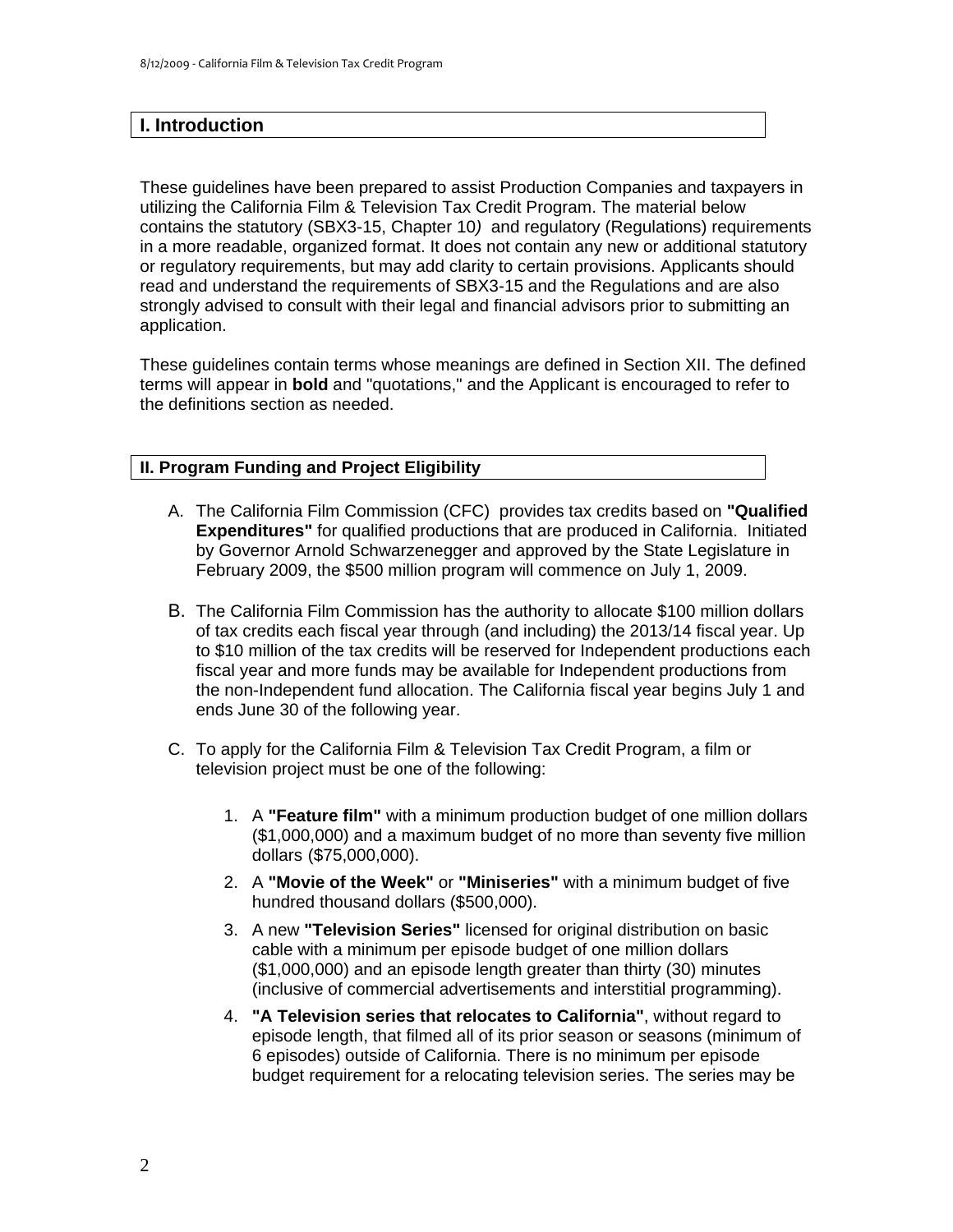produced for distribution in any media outlet, including but not limited to, basic cable, pay (premium) cable, or network broadcast.

- 5. An **"Independent Film"** with a minimum budget of one million dollars (\$1,000,000) and a maximum budget of ten million dollars (\$10,000,000) that is produced by a company that is not publicly traded and that publicly traded companies do not own more than 25% of the producing company. Mini-series and Movies of the Week may be considered an Independent film provided they meet the above requirements.
- D. A **"Qualified Motion Picture"** *must be one of the above* eligible types of productions (as seen in Section II.C.) AND meet one of the following conditions:
	- 1. Seventy-five percent (75%) of total principal photography days must occur wholly in California. Principal photography days in California do not include the filming of primarily backgrounds, visual effects, action and/or crowd scenes by the second, stunt, or visual effects units;

#### **Contract of the Contract of the Contract of the Contract of the Contract of the Contract of the Contract of th**

- 2. Seventy-five percent (75%) of the **"Total Production Budget"** must be incurred and used for goods, services and/or wages within California. This can be determined by evaluating if 75% of your **"Total Production Budget"** - including both qualified and non-qualified expenditures such ATL wages, out-of-state spend, and rights will be spent as described above. Only financing fees and completion bond fees can be excluded when assessing budget threshold amounts.
	- a. Animated Productions must also include indirect costs in their **Total Production Budget**. These costs include, but are not limited to: overhead, depreciation on capitalized shared equipment used in creating content; repairs and maintenance on shared equipment used in creating content; occupancy costs (rent, depreciation on leasehold improvements, utilities, security); creative directors, finance and accounting personnel; insurance; legal fees; communication expenses.
- E. Budget Thresholds for Independent and Feature Films
	- 1. As noted in this guideline, the tax credit program has maximum budget thresholds for **"Independent Films"** (\$10 million) and **"Feature Films"**  (\$75 million). The addition of completion bond fees may in some cases make a production ineligible if it increases the Total Production Budget beyond these thresholds.
	- 2. If the completion bond fee affects the eligibility of a production to qualify for the Tax Credit Program, then this fee may be deducted from the Total Production Budget. However, if the Applicant omits the completion bond fee for the purpose of falling below the \$10 million or \$75 million dollar thresholds, then the bond fee will not be considered a Qualified Expenditure for the purposes of this program.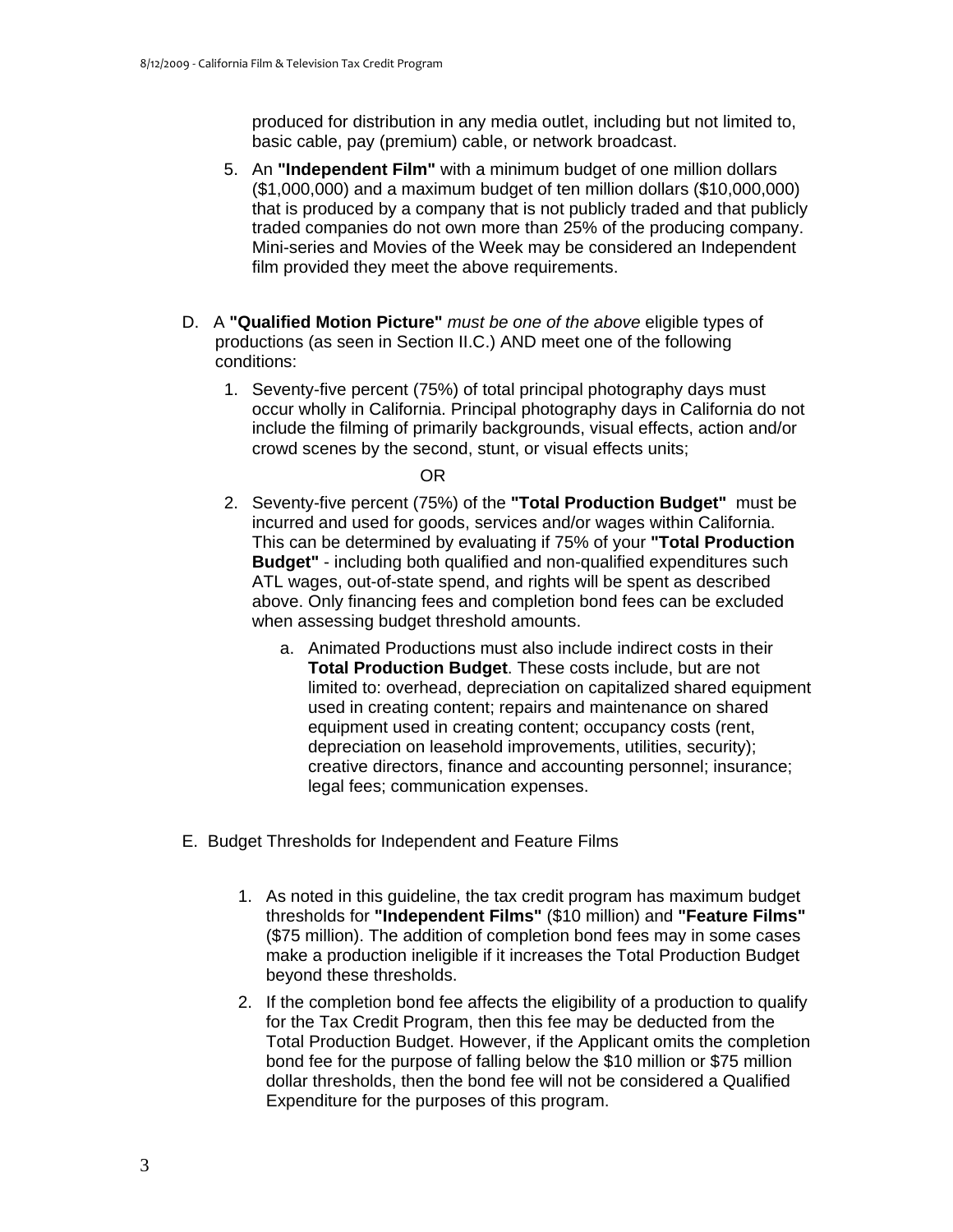- F. Allowable Tax Credit for Qualified Productions
	- 1. Qualified "**Independent Films**" are eligible to receive **25%** of qualified expenditures as a transferable tax credit.
	- 2. A television series that filmed all of its previous seasons outside the state and relocates to California is eligible to receive **25%** of its qualified expenditures as a non-transferable tax credit.
	- 3. A Feature Film, Mini-Series, Movie Of The Week or new Television Series for original broadcast on basic cable is eligible to receive **20%** of its qualified expenditures as a non-transferable tax credit.
- G. The following types of productions are not considered qualified motion pictures and are not eligible for the program:
	- Commercials
	- Music videos
	- • **"Television Pilots"**
	- News programs, current events or public affairs programs
	- Talk shows; game shows; "strip shows"
	- Sporting events
	- Half hour (airtime) episodic TV shows (unless it qualifies under the conditions for a "**Television Series that Relocated to California"**)
	- Awards shows
	- • Productions that solicit funds
	- • **"Reality programs"**
	- Student films
	- • Industrial films
	- Clip-based programming where more than 50% of content is comprised of licensed footage
	- Documentaries
	- Variety programs
	- • Daytime dramas
	- Any production for which records are required to be maintained with respect to any performer in such production under Section 2257 of Title 18 of the United States Code (reporting of books, films, etc. with respect to sexually explicit conduct)

#### **III. Qualified and Non-Qualified Expenditures**

**"Qualified Expenditures"** are the portion of production expenditures that qualify for a tax credit allocation. These costs must be incurred in the State of California, and can include crew and staff salaries, wages and fringe benefits; cost of rental of facilities and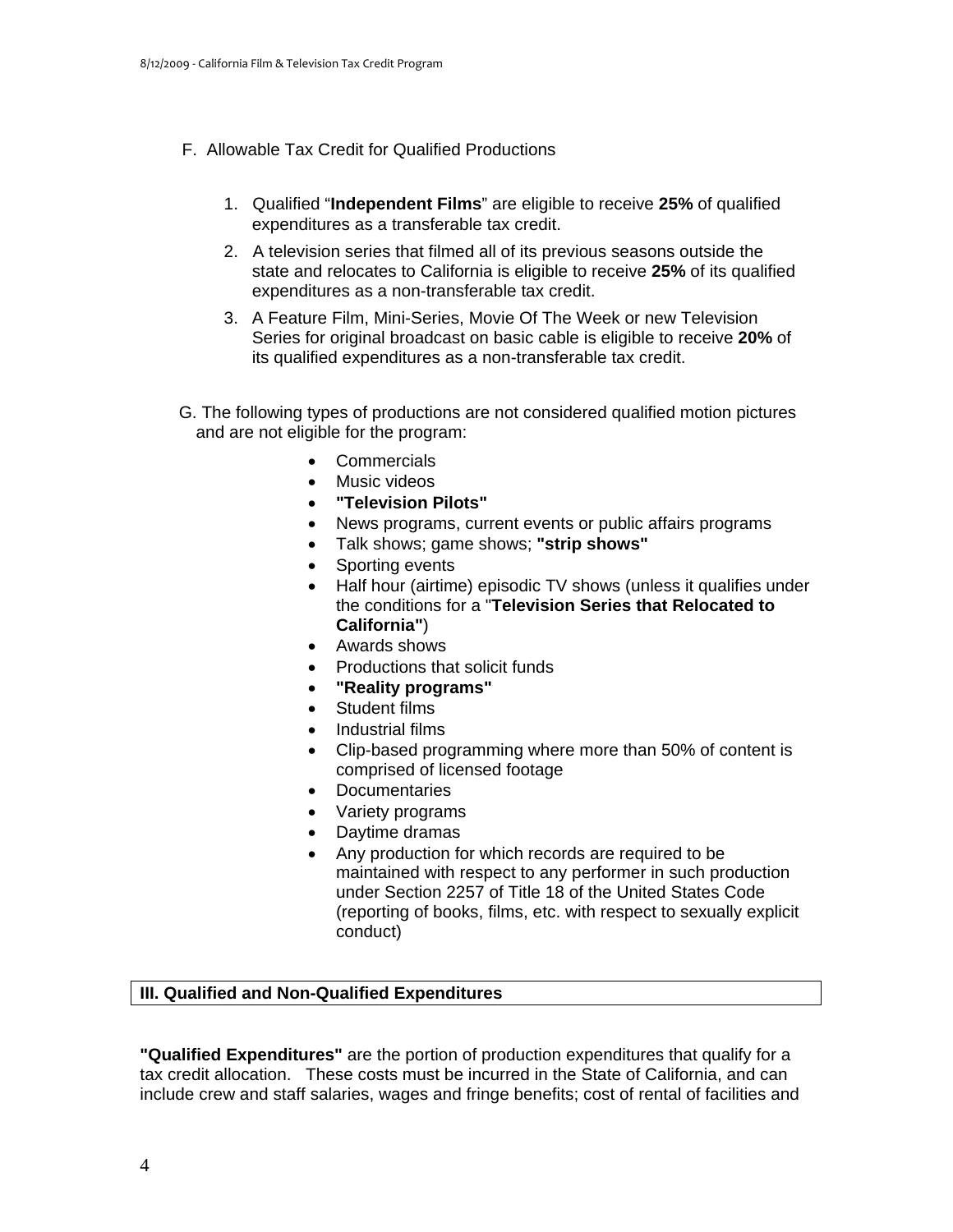equipment; production operation costs such as construction, wardrobe, food, lodging and lab processing. Qualified wages include payments to **"Qualified Entities,"** such as Loan Out Corporations, which are registered to do business in California. All services must be performed in California.

- A. The **Schedule of Qualified Expenditures** is a helpful guide for determining which expenditures qualify in the calculation for credits, along with providing important information for budgeting, tracking and reporting qualified expenditures. Qualified Expenditure Charts are available for feature films, miniseries and MOWS, Television series, and Animated productions.
- B. **Non-Qualified Expenditures** do not qualify for tax credit allocation and include, but are not limited to, the following:
	- 1. Wages paid to writers, directors, music directors, music composers, music supervisors, producers, and performers, other than background actors with no scripted or ad-lib lines.
	- 2. Expenses, including wages, paid or incurred with respect to acquisition, development, turnaround or any rights thereto.
	- 3. Expenses, including wages, related to financing, overhead, marketing, publicity, promotion or distribution of a qualified motion picture, including but not limited to digital cinema distribution copies and release prints.
	- 4. Expenses, including wages, related to **"new use"**, "**reuse"**, "**clip use"**, licensing, secondary markets, residual compensation or the creation of any ancillary product including but not limited to, a soundtrack album, toy, game, video game, trailer or teaser.
	- 5. Expenses for services performed outside the state of California, e.g., visual effects work which is physically performed out-of-state.
	- 6. Certified Public Accountant Expenses for an independent Agreed Upon Procedures Report.
	- 7. State and Federal Income taxes.

#### **IV. Budget and Calendar Requirements/Parameters**

- A. Applications must be submitted at least thirty (30) calendar days prior to the start of principal photography. *Any expenditures for services, wages, or goods incurred prior to the issuance of the Credit Allocation Letter will not qualify for credits.*
- B. Principal photography must commence no later than 180 days after the tax Credit Allocation Letter is issued. If the production does not begin filming prior to the 180 day deadline, the tax credit allocation will be revoked. The production company may reapply when a firm start date is known; however, there is no guarantee that tax credits will be available.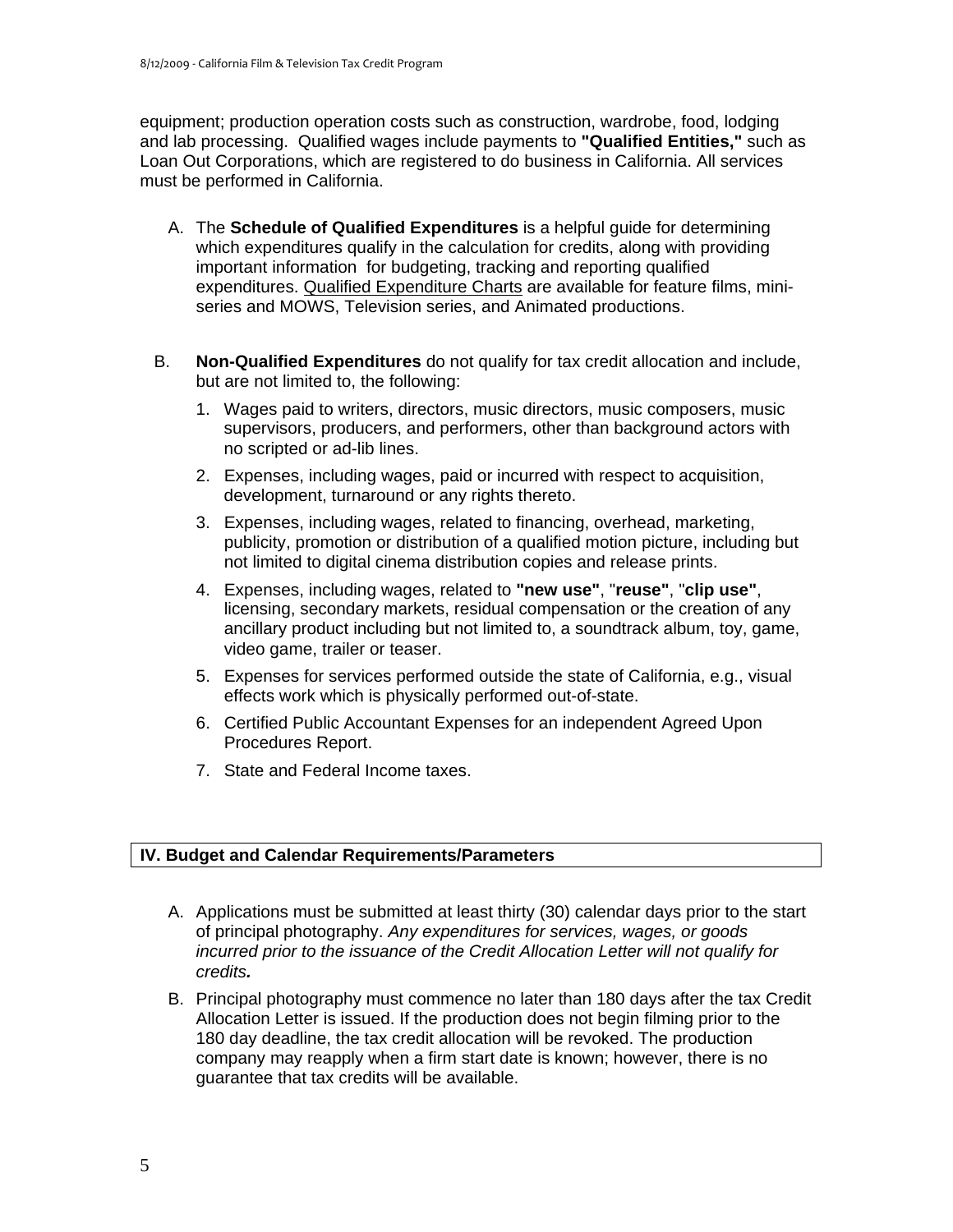- C. If an Independent Film is issued a Credit Allocation Letter and then exceeds the \$10 million budget threshold, it will be reclassified as a Feature Film. The Applicant does not need to submit a new application, but the credit allocation percentage will be adjusted to 20% and the application will be placed at the end of the queue for any available tax credits in the non-Independent Film allocation category. The credits will no longer be transferable.
- D. If a Feature Film is issued a Credit Allocation Letter and then exceeds the \$75 million budget threshold during production/post-production, the project will be disqualified and the Credit Allocation Letter will be revoked.
- E. Postproduction must be completed within 30 months of the issuance of the Credit Allocation Letter. The process of post production will be considered complete when a final composite answer print, air master, or digital cinema files of the qualified motion picture is/are produced.
- F. Tax Credits may be utilized beginning in the tax year 2011. No tax credit certificates will be issued prior to January 1, 2011.

#### **V: The Application Process and The Queue**

- A. The CFC will accept applications from 9:00 a.m. to 3:00 p.m. PST beginning July 1, 2009. *Any application received prior to 9:00 a.m. on July 1, 2009 will be returned to sender unprocessed.* If an applicant plans to submit applications for multiple projects, each application must be submitted separately in an individual envelope. Any envelope containing more than one application will be returned to sender unprocessed. Any application received after 3:00 p.m. will be processed along with any applications that arrive on the following day. The Application Form (CFC Form A) along with all other program forms can be found in All Program Forms*.* 
	- 1. Applications will be assigned queue numbers on a first-come, first-served basis as determined by the date the applications are received by the CFC. In the event that more than one application is received on any one date, a random selection process will determine the order of all applications received on the same date. Therefore, it is not necessary to be the first applicant of the day; as long as your packet is submitted by 3:00pm, it will be included in that day's queue assignment.
	- 2. Randomly selected applications will be given a queue number and will be assessed for eligibility for the tax credit program in that order.
	- 3. Any project with missing application materials will receive a queue number but will not be eligible for tax credit allocation. Applicants will be requested to supply any missing information within (3) business days of notification. Failure to do so may result in removal from the queue.
	- 4. If there are more qualified applicants than funds available, the applicant will be notified and may remain on the queue list. Should tax credits become available, the CFC will notify the applicant at the top of the list to determine if that applicant is still interested in receiving a tax credit allocation. Applicants waiting in the queue who have started principal photography in the state would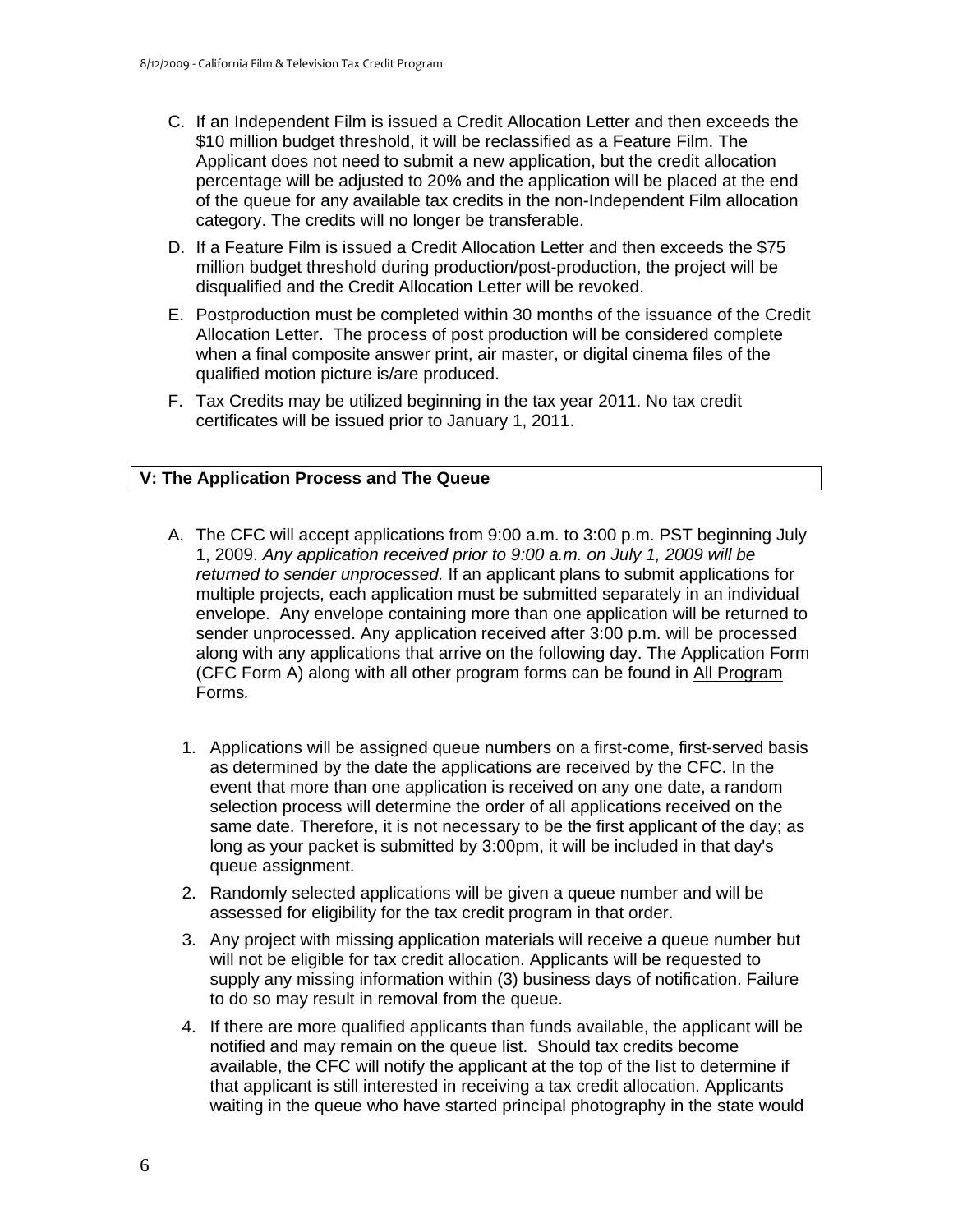need to revise their estimate of qualified expenditures to reflect qualified expenditures incurred after issuance of the Credit Allocation Letter. Applicants are requested to please notify the CFC if they are on the queue list but have a change in status e.g., filming out of state or a delay in the production schedule.

- 5. Applicants should not submit more than one application for a project. If the CFC receives duplicate applications for the same project, it will be good cause to disqualify the applicant from the tax credit program.
- 6. A television series must submit one application for the entire television season of that television series.
- 7. Once a television series has been approved and accepted into the program, that series will be placed at the top of the queue (based on the year and original queue order assigned) for each subsequent year in the life of that series whenever credits are assigned within a fiscal year. Television producers are requested to notify the California Film Commission in writing prior to the next open allocation period if the series will be filmed the following year in California, so as to place the production at the top of the queue. A new application must be submitted each year.
- B. The following **supporting documentation** must be submitted with your application. *All supporting documents which can be submitted electronically (excluding the Application) can be e-mailed to incentiveprogram@film.ca.gov with the Applicant's name in the subject line.* Any documents e-mailed prior to 9:00a.m. PST on July 1, 2009 will be deleted. A checklist is available to help organize your documentation.
	- 1. **Budget** indicating the Qualified Expenditures, minus financing fees. These expenditures should be based on the budget which, after revisions, will become the locked production budget, utilized by the bond company, production company and/or studio for the purpose of tracking costs. - *One hard copy (double sided preferred) and electronic copy in an industry standard budgeting program to incentiveprogram@film.ca.gov..* 
		- a. If you included the completion bond fee in your **"Total Production Budget"** then you can include it as a qualified expenditure. If you did not include it for the purpose of falling below the \$10 million or \$75 million dollar thresholds, then the bond fee will not be considered a Qualified Expenditure and should not be included in this Budget. Qualified Expenditure Charts provide detailed information on qualified and nonqualified expenditures for different types of productions.
		- b. A Television Series may submit a pattern budget of qualified expenditures including all amortization costs in lieu of the budget listed above. Refer to Qualified Expenditure Charts.
		- c. A Contingency of not more than 10% may be included in your budget. Any portion of the contingency that is spent on qualified expenditures should be included in your final qualified expenditure total.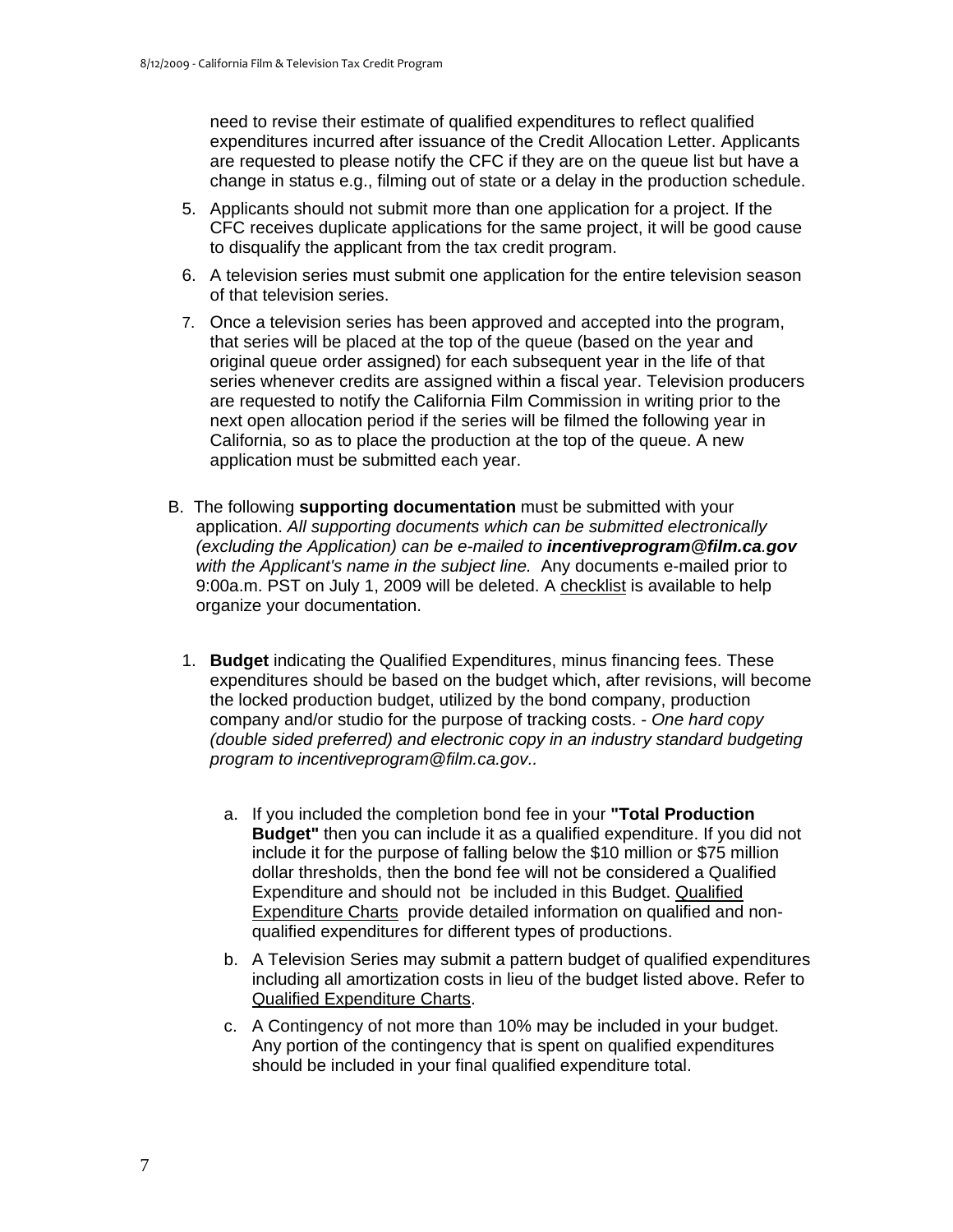- d. The tax credit allocation, if approved, will be based on your qualified expenditure estimate; only the actual amount of qualified expenditures (equal to or less then your estimate) will be eligible for tax credits.
- *2.* **One Line Shooting Schedule** ("Production Board") *paper copy and electronic PDF.* 
	- a. Television Series may submit a production calendar, and a summary which must include the estimated start and end dates of the season, the number of in-state and out-of-state principal photography days, and the total number of episodes, in lieu of a one-line shooting schedule.
	- b. Animated productions may submit a production schedule indicating sequences and the estimated start and end dates of major departments including modeling, animation, lighting, and effects, in lieu of a one-line shooting schedule.
- 3. **Synopsis** (one or two page script story summary) of screenplay, teleplay or series. O*ne hard copy and electronic PDF or Word document.*
- 4. **Screenplay**  if for confidentiality reasons a script is unavailable, submit a one-line schedule in continuity order. A TV series may provide a script from the pilot episode. *PDF file preferred; if not, double-sided paper copy.*
- 5. **Financing Sources Report** (CFC Form B) for the production, detailing major sources of funding. (Applicants that indicate that their motion picture production is 100% self financed in Section 5 on the Application Form A, do not have to submit this report*.)* Applicants must include supporting documentation which confirms at least 60% of financing. Include documentation for *each* financing source e.g., commitment letters, financing agreements, terms sheets and/or a completion bond letter of intent. Insufficient documentation will cause applicant to move to the back of the queue. Tax credits will not be allocated until the above documentation is provided. *Original signed form.*
- 6. **Relocation Statement:** All Relocating Series applicants must submit a certification stating that the tax credit provided is the primary reason for relocating. *Original signed statement.*
- 7. **Independent Film Declaration** (CFC Form C): An Independent producing company must provide a declaration stating that they are not owned by a publicly traded company or that publicly traded companies do not own, directly or indirectly, more than 25%of the producing company. *Original signed form.*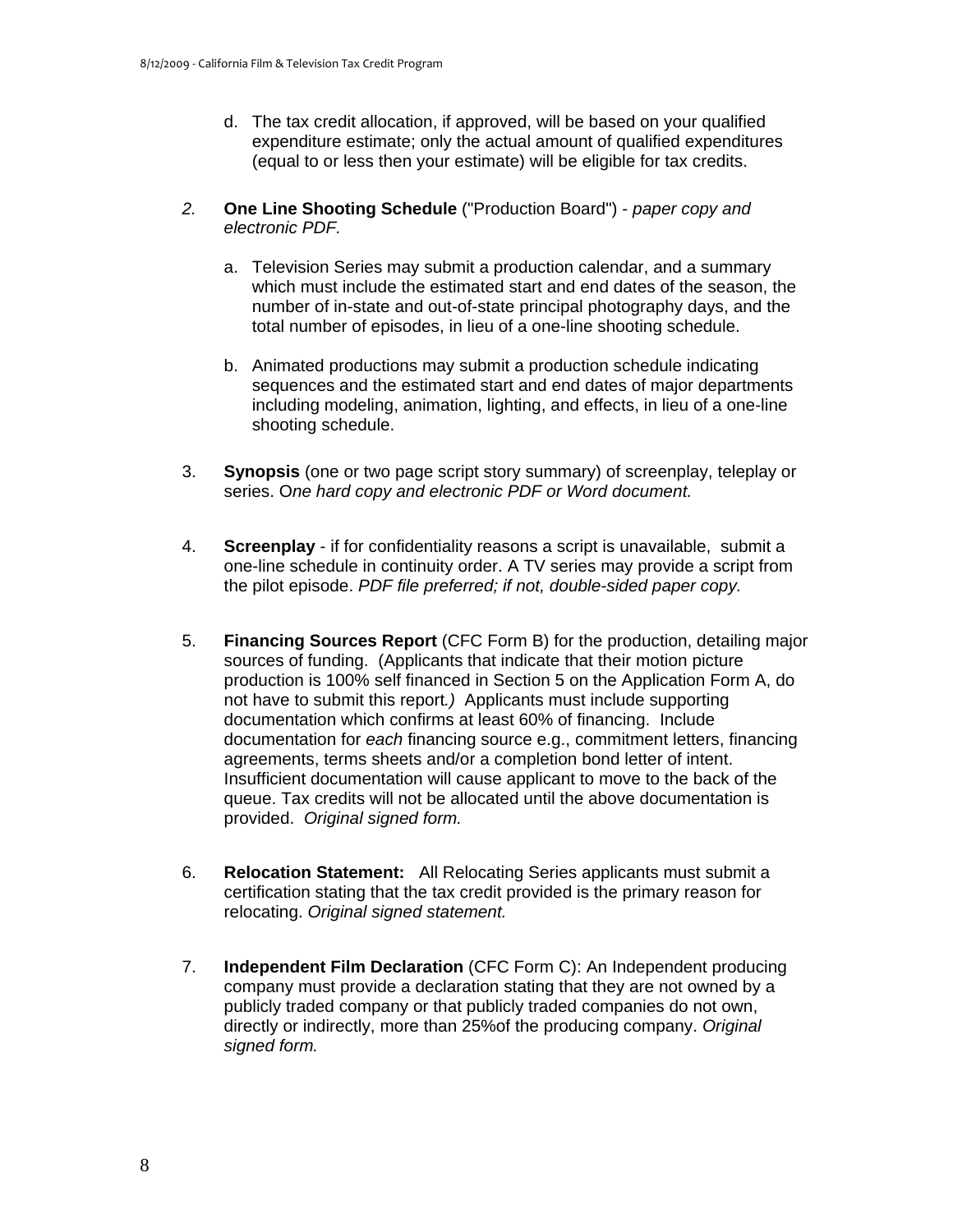#### **VI. Issuance of Tax Credit Allocation Letter**

- A. Within 20 business days of receipt of the completed application and all requested supporting documents, the California Film Commission will notify the applicant by e-mail of accepted or rejected status. Upon approval, a **"Credit Allocation Letter"** will be issued to the applicant indicating the amount of credits reserved pending the project's continued eligibility and final documentation.
- B. The date of issuance of the Credit Allocation Letter is the same date by which the program's date-sensitive parameters will be assessed e.g. (1) date when monies spent are considered qualified expenditures; (2) meeting with the CFC; (3) maximum time allotted for the start of principal photography; and (4) completion of the motion picture.
- C. Within one month of issuance of the Credit Allocation Letter, an Applicant is required to have at least two of the following staff members attend an orientation meeting with the CFC: a primary producer, Unit Production Manager (UPM), production accountant and/or other appropriate personnel.

#### **VII**. **Approved Applicant Responsibilities**

- A. Submit a call sheet, signed by the UPM, on the first day of principal photography - *PDF via email to incentiveprogram@film.ca.gov with applicant name in subject line.*
- B. Final Production Reports for each day of principal photography, signed by the UPM; may be submitted on a weekly basis in arrears *- PDF via email as described above.*
- C. Monthly Status Report (CFC Form I) Within 5 business days after each month end from pre-production through post-production, indicating any changes to the Project - *PDF via email.* 
	- 1. If after the initial report, if there are no changes to project status, the applicant may email the CFC at *incentiveprogram@film.ca.gov* (include the applicant's name in the subject line and the Credit Allocation number in the body of the email, please) stating that there is no change to the estimated budget or schedule since the last Monthly Report.
- incurred through the current fiscal year *PDF via email.* D. Fiscal Year-End Expenditure Report (CFC Form K) - The California fiscal year is from July 1 to June 30. If the production extends over more than one State of California fiscal year, the production will need to submit a report providing the information requested on production manpower and expenditures which were

#### **VIII. Process for Obtaining the Tax Credit Certificate**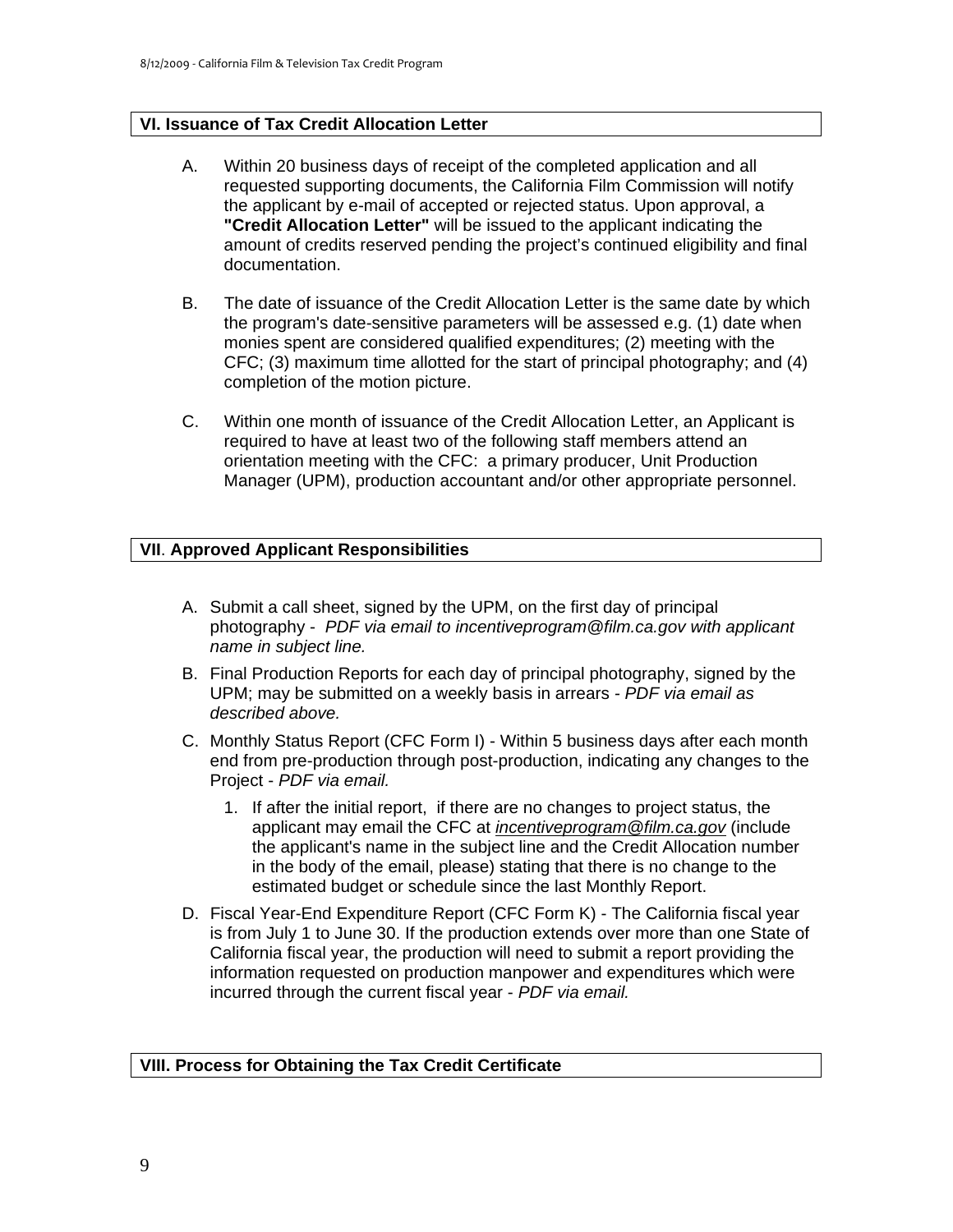applicant must provide to the California Film Commission: Upon completion of the project and prior to the issuance of the Tax Credit Certificate, the

#### *Failure to provide the requested documentation may result in loss of the credit*

- A. Request for Tax Credit Certificate (CFC Form J).
- B. A letter from the post production facility (or post production department) on company letterhead, stating the date that the final elements were created. The process of post production is considered finished when a final composite answer print, air master or digital cinema files of the qualified motion picture is/are produced. In the case of a television series, the required letter should refer to the final episode of the season.
- C. Proof of copyright registration of the screenplay or teleplay OR proof of copyright registration of the motion picture, television series or television movie. The copyright holder may be the qualified taxpayer, its affiliate, or an unaffiliated company for which the qualified applicant is producing the motion picture.
- D. Expenditure Summary Report (CFC Form F) This report must be verified by an Independent, California licensed Certified Public Accountant (CPA ) - *One hard copy and electronic PDF to incentiveprogram@film.ca.gov.*
- E. Cast, Crew and Vendor Lists Please include name, home address, home phone, and personal email addresses. This personal information is exempt from disclosure and is considered confidential pursuant to the Information Practices Act - *PDF file.*
- F. Main and end title final "checker" or "galley," signed by production representative which may include Credits Administration, Legal Affairs, or the Post Production Supervisor. The checker or galley is the actual layout of the titles normally produced by a Title House or other post production facility - *PDF file.*
- G. Employment Diversity Report (CFC Form H) **-** Documentation to illustrate the diversity of the workforce employed by the applicant during the production - *One hard copy and electronic PDF.*
- H. Aggregate Filming Days Summary Please submit a report which includes the total number of filming days in and outside of California for motion picture productions by category (Feature, MOW, Mini-Series, TV Series, Animated Production) produced by the Applicant and its controlled Affiliates during the calendar year of the application.
- I. Agreed Upon Procedures Report, performed by an independent California licensed CPA. The requirements in the Agreed Upon Procedures report will be in the proposed regulations for the permanent adoption of the California Film & Television Tax Credit Program. In order to prepare for the requirements of this report, production accountants should refer to Expenditure Tracking Tips.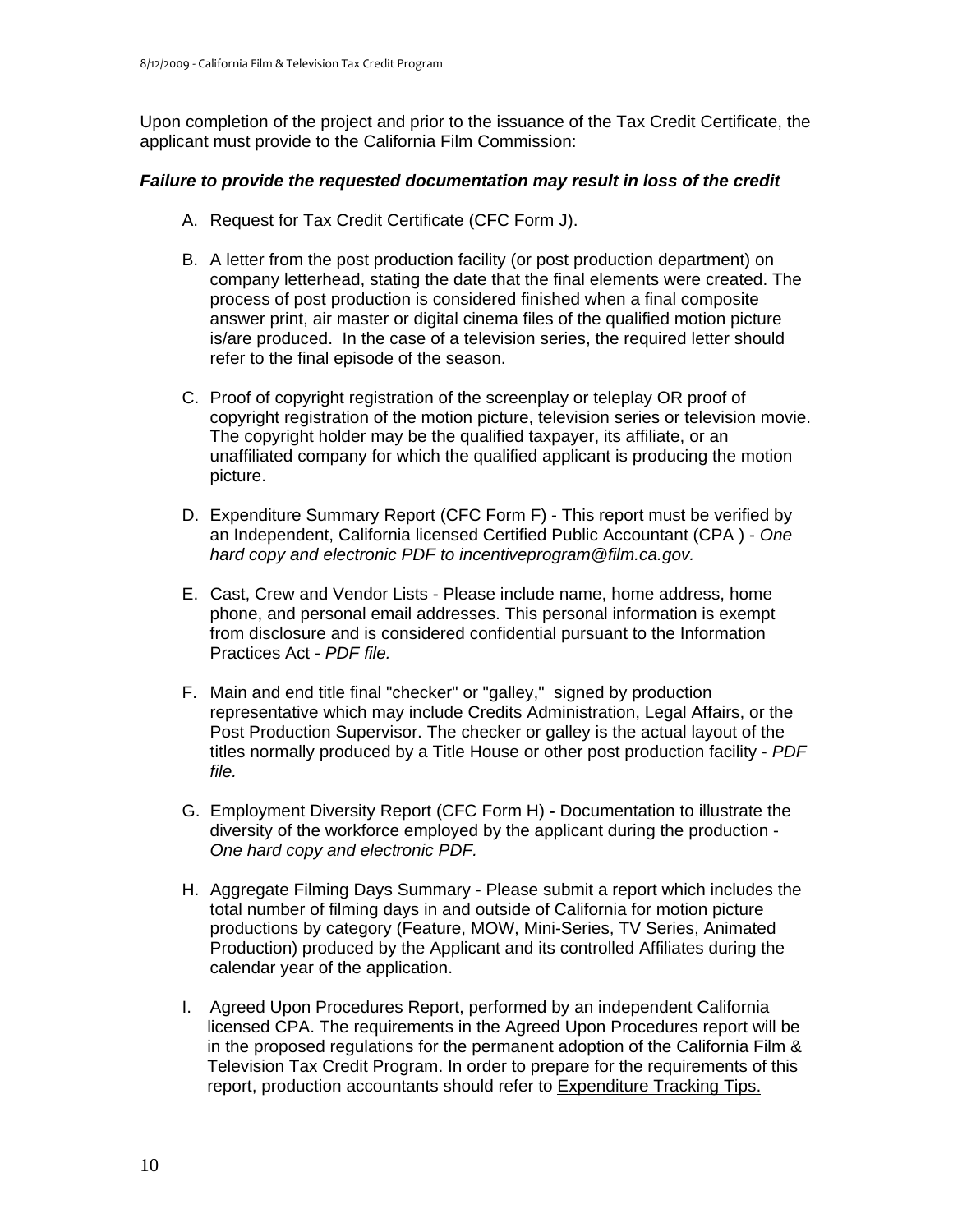J. Revised Contact Information - If there is a change in the contact information for the applicant and/or key production personnel, please include this information when applying for the Tax Credit Certificate.

#### **IX. Approval/Disapproval of Tax Credit Allocation**

- A. The CFC will review all the required materials submitted by the applicant to determine if the applicant meets all the criteria for the program and will approve or disapprove the request for the credit certificate. During the review, the CFC may request additional documentation to determine if the production is a qualified motion picture and to verify the qualified expenditures.
- B. The amount of tax credit allocated shall be based on the percentage of the qualified expenditures confirmed in the Agreed Upon Procedures Report. This amount may be less than the amount indicated on the Credit Allocation Letter.
- C. If the request for a tax credit certificate is denied, the CFC will provide the applicant with a notice of disapproval stating the reasons for such. Disapproval is final and not subject to administrative appeal or review.

#### **X. X. Screen Credit and other Marketing Materials**

- A. All productions that receive a credit certificate must provide an on-screen acknowledgement to: "The State of California and the CALIFORNIA FILM COMMISSION"**,** except where that acknowledgement may be prohibited by the Children's Television Act or any other local, state, or federal government policy.
- B. Production Stills: (5) production stills in digital file format cleared by production company and with cast approvals (if cast members are included in the stills) for promotional use by the California Film Commission.
- C. Electronic Press Kit (when & if available.)
- D. OPTIONAL: The CFC requests that the production include the California Film Commission Logo in the end credits. Contact the CFC for access to the digital file containing the logo in the format required for your production.

#### **XI. Confidentiality**

Any documents submitted for the California Film & Television Tax Credit program are subject to the California Public Records Act and considered a matter of public record, except for personal information, such as social security numbers, names and personal addresses. Please keep this in mind when submitting information.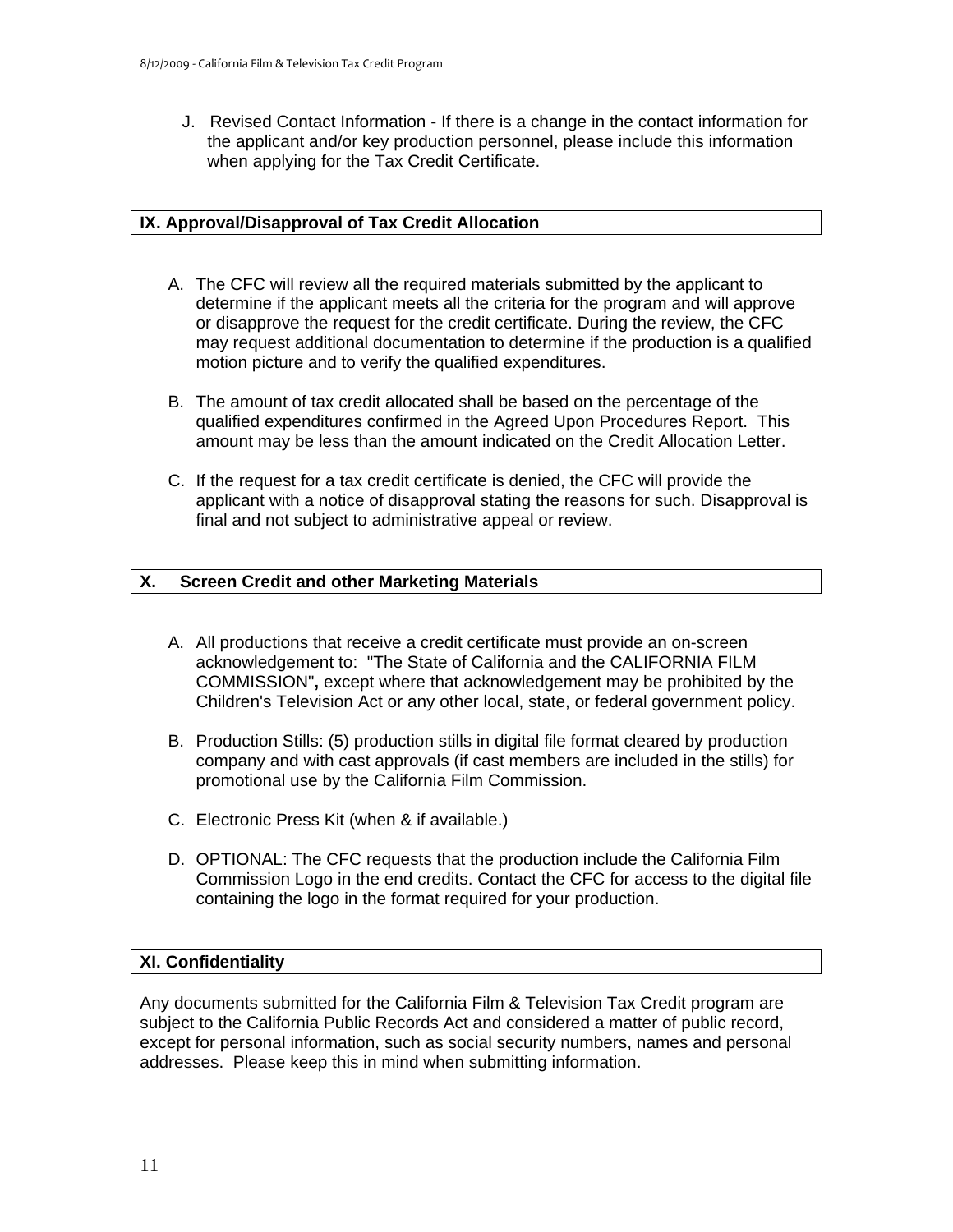#### **XII. Definitions**

**"Affiliate"** means a qualified taxpayer's affiliated corporation that has been assigned any portion of the credit amount by the qualified taxpayer.

**"Ancillary Product"** means any article for sale to the public that contains a portion of, or any element of, the qualified motion picture.

"**Animation Production Companies"** create content on their own behalf where they do not utilize or incorporate live action footage but create a Motion Picture consisting principally of computer generated, hand painted images and/or stop action animation.

**"Applicant"** is any corporation, partnership, limited partnership, limited liability corporation (LLC) or other entity or individual that is principally engaged in the production of the "qualified motion picture" and that controls the film or television program during pre-production, production and post-production. The applicant is the qualified taxpayer that upon final approval will receive the tax credit certificate.

"**Basic Cable"** means non-broadcast television programming that is transmitted to the viewer via cable, satellite, wireless, or internet protocol for a basic subscription fee, as opposed to a separate channel or group of channels for which the viewer pays a separate per program or per channel fee (which fee is a substantial charge relative to other charges made to the subscriber.)

**"California Film Commission"** (CFC) is a state entity established and described in Government Code sections 14998 et. seq. that among other functions facilitates and promotes motion picture and television production in the State of California.

**"Clip Use"** means a use of any portion of a motion picture, other than the qualified motion picture, used in the qualified motion picture.

**"Completed"** means when the process of postproduction has been finished. The process of postproduction shall be considered finished when a final composite answer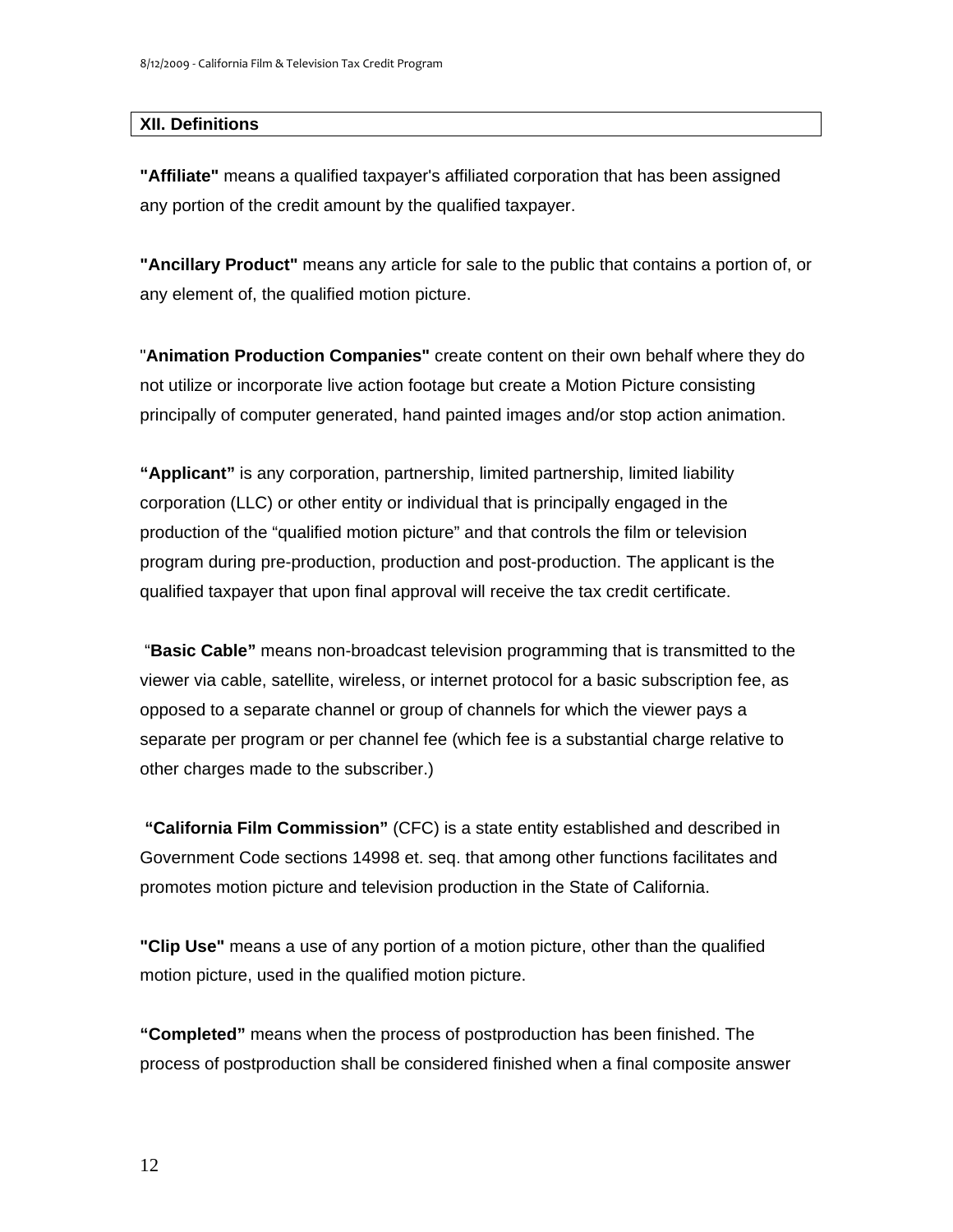print, HD air master, or digital cinema files of the qualified motion picture is/are produced.

**"Credit Allocation Letter"** is the document issued by the California Film Commission reserving an amount of tax credits to an applicant having a "qualified motion picture" based on an estimate of "qualified expenditures."

**"Credit Certificate"** means the certificate issued by the California Film Commission upon completion of the qualified motion picture reflecting the credit amount allocated after qualified expenditures have been verified.

**"Feature Film"** means a production of a film intended for commercial distribution to a motion picture theater, directly to the home video market, or via the Internet that has a running time of at least seventy-five (75) minutes in length.

**"Independent Film"** means a motion picture with a minimum budget of one million dollars (\$1,000,000) and a maximum budget of ten million dollars (\$10,000,000) that is produced by a company that is not publicly traded and publicly traded companies do not own directly or indirectly more than 25% of the producing company. A Mini-Series or MOW which fits this criteria may be considered an "Independent Film".

**"Licensing"** means any grant of rights to distribute the qualified motion picture, in whole or part.

**"Miniseries"** means a motion picture, produced for initial exploitation on television, which contains a scripted storyline requiring two or more consecutive hours of programming (inclusive of commercial advertisements and interstitial programming, defined as short programming which is often shown between televised movies or other events).

**"Movie of the week,"** which may also be known as "MOW" or "made for television movie," means a motion picture, produced for initial exploitation on television, which contains a scripted storyline requiring two or more consecutive hours of programming (inclusive of commercial advertisements and interstitial programming).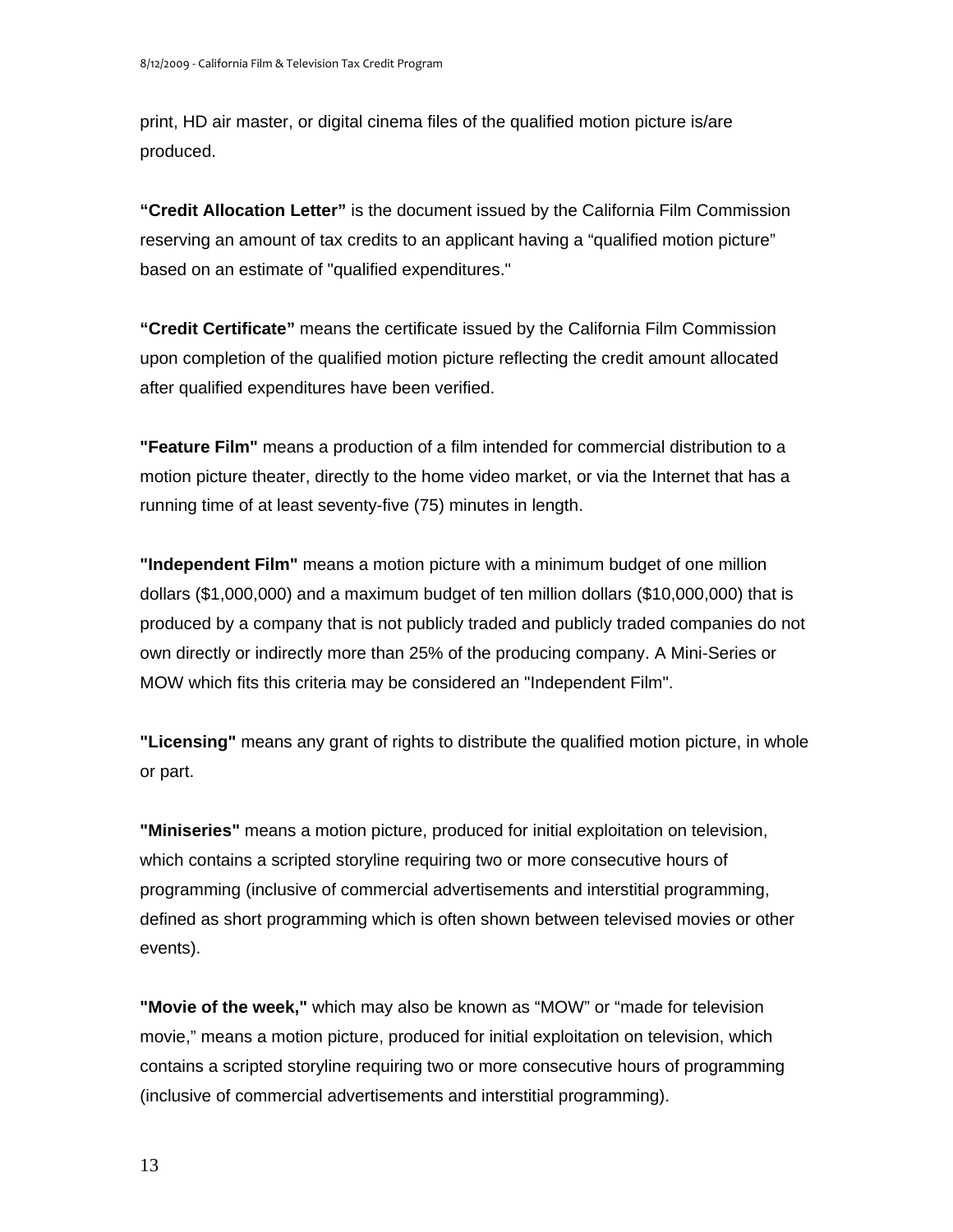**"New Use"** means any use of a motion picture in a medium other than the medium for which it was initially created.

**"Post Production"** means the final activities in a qualified motion picture's production, including but not limited to editing, foley recording, ADR, sound editing, negative cutting, color correction and sound mixing.

**"Pre-Production"** means the process of preparation for actual physical production which begins after a qualified motion picture has received a firm agreement of financial commitment. Customarily includes but is not limited to activities such as location scouting, hiring of key crew members, and establishment of a dedicated production office.

**"Principal Photography"** means the phase of production during which the motion picture is actually shot, as distinguished from preproduction and post production. Principal photography days refers to the number of days shot by the principal unit with the director and lead actors usually present. Principal photography days in California do not include the filming of primarily backgrounds, visual effects, action and/or crowd scenes by the second, stunt, or visual effects units. For animated productions, the start of principal photography shall be considered the time period when the principal staff, including but not limited to the Director, Producer, Associate Producer and Production Designer/Art Director have been hired and the process of layout begins.

**"Producer"** – means any individual who receives an on-screen producer credit including but not limited to any of the following titles: producer, co-producer, line producer, executive producer, co-executive producer, associate producer, supervising producer, post producer, or visual effects producer.

**"Production Period"** means the period beginning with preproduction and ending upon completion of post-production.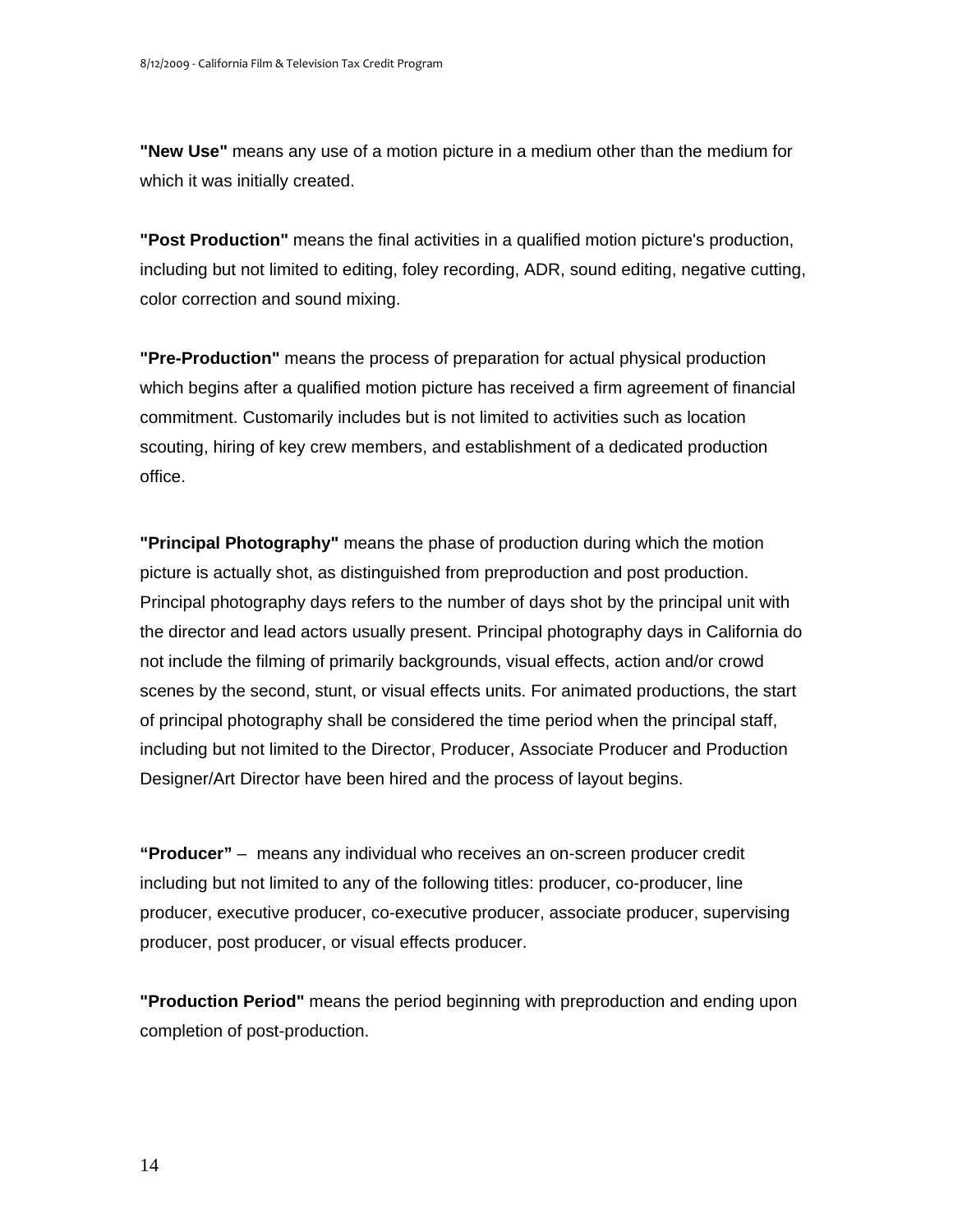**"Qualified Entity"** means a personal service corporation (as defined in Section 269(b)(1) in the Internal Revenue Code), a payroll services corporation, or any entity receiving qualified wages with respect to services performed by a qualified individual.

**"Qualified Expenditure"** means amounts paid or incurred to purchase or lease tangible personal property used within the state in the production of a qualified motion picture. It includes payments, including qualified wages, for services performed within the state in the production of same.

**"Qualified taxpayer"** is the entity who has paid or incurred qualified expenditures and to whom the final credit certificate will be issued.

**"Reality Program"** means a program depicting real events and non-actors through actual footage which presents persons engaged in purportedly unscripted situations; no fictional characters are created.

**"Residual Compensation"** means supplemental compensation paid at the time that a motion picture is exhibited through new use, reuse, clip use, or in secondary markets, as distinguished from payments made during production.

**"Reuse"** means any use of a qualified motion picture in the same medium for which it was created, following the initial use in that medium.

**"Secondary Markets"** means media in which a qualified motion picture is exhibited following the initial media in which it is exhibited.

**"Strip Show"** means television programming in which three or more episodes are regularly produced in their entirety in one week (e.g., "Judge Judy", "Entertainment Tonight").

**"Television Pilot"** means the initial episode produced for a proposed television series. This category will include shorter formats which are known as "television presentation," a